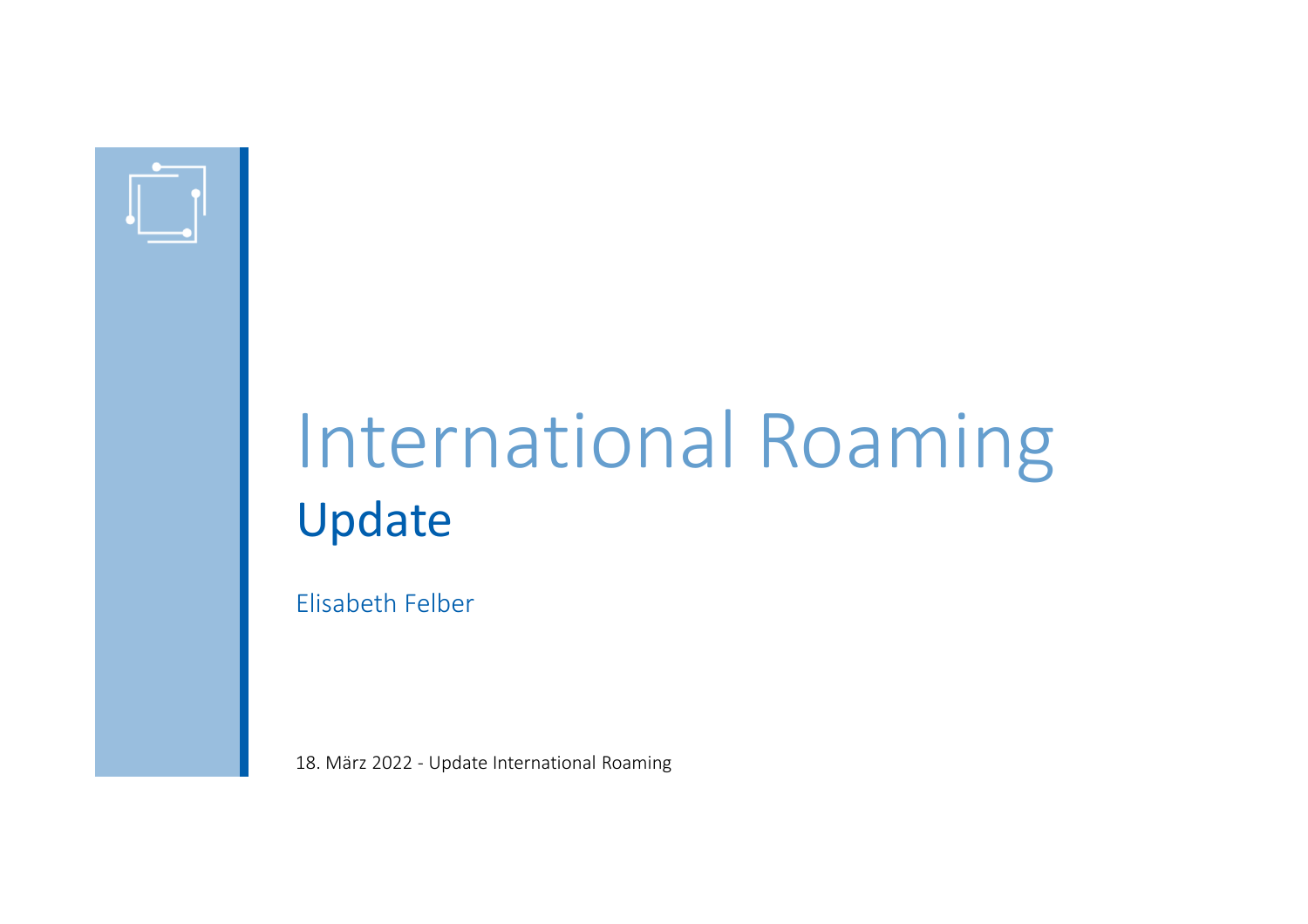

### Timeline

#### • Timeline EU Institutions

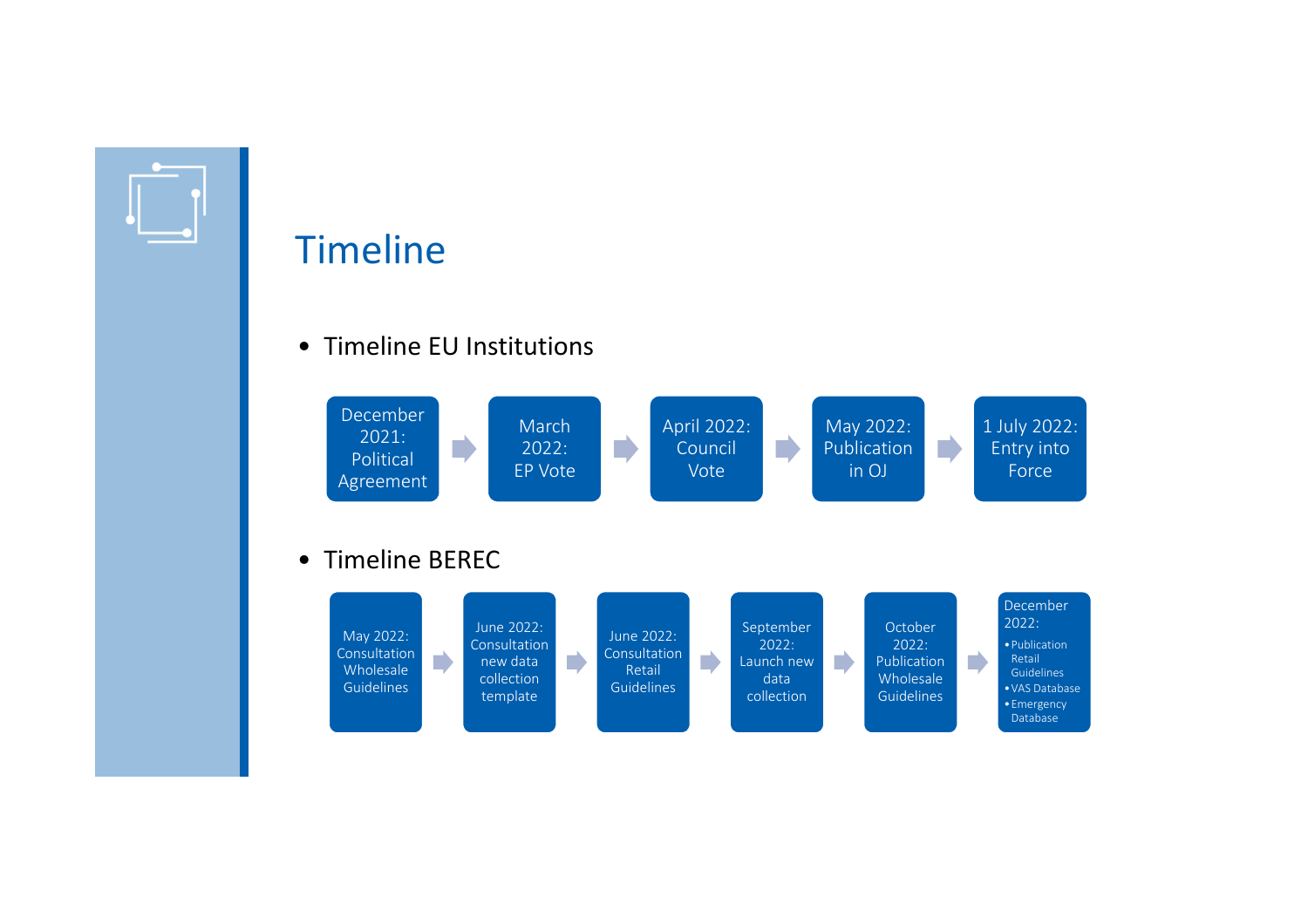

# Themen – Wholesale Guidelines

- Emergency services
	- Whoesale charges for emergency services
	- Reception of public warnings
	- Information about access to emergency services
- Quality of Service
	- Obligations for access seekers
	- Information on QoS-parameters in the Reference Offer
- Phasing out of older technologies
- Minimisation of undue delay in handovers between mobile communications networks
- 18. März 2022 Update International Roaming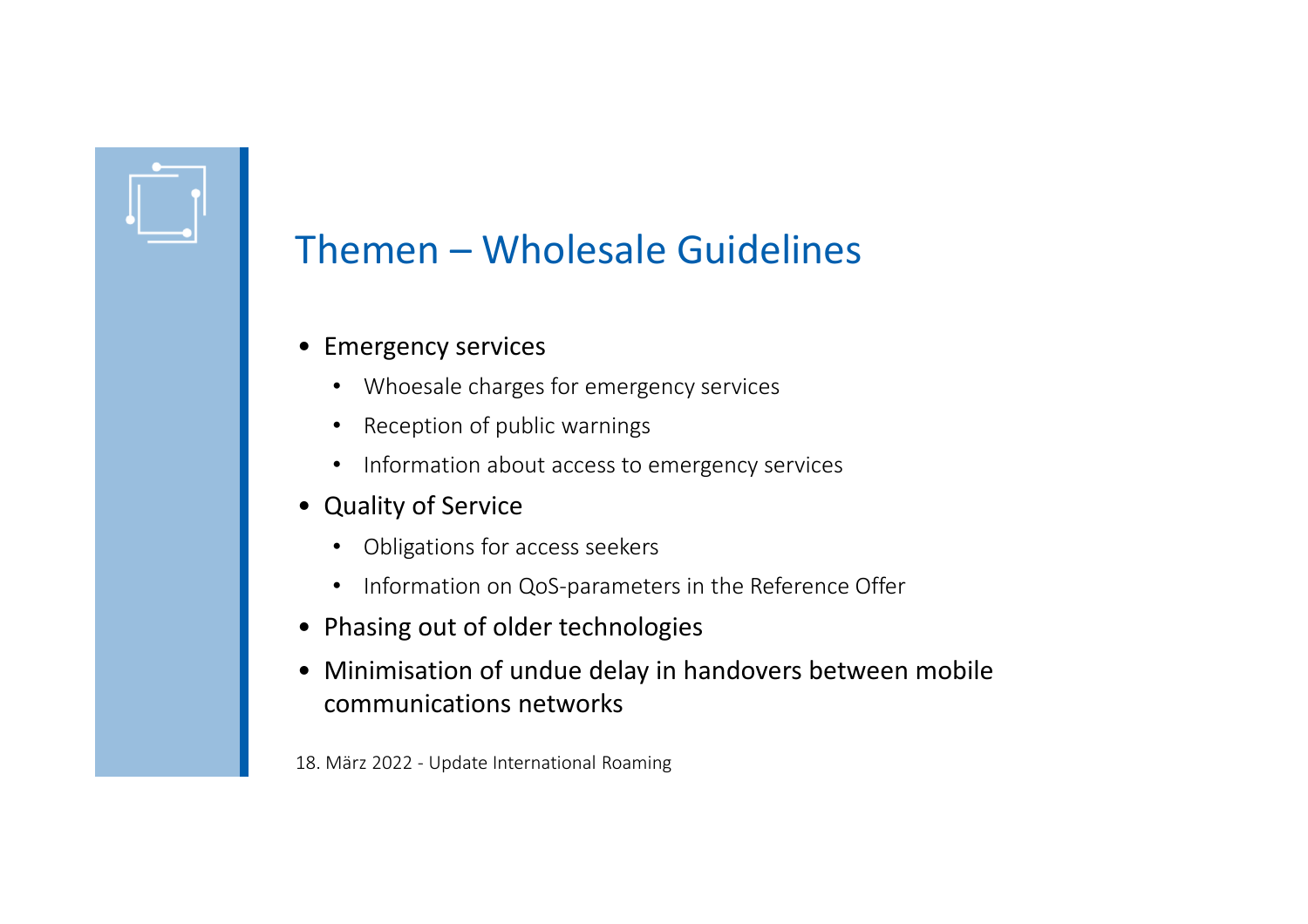

### Wholesale caps



18. März 2022 - Update International Roaming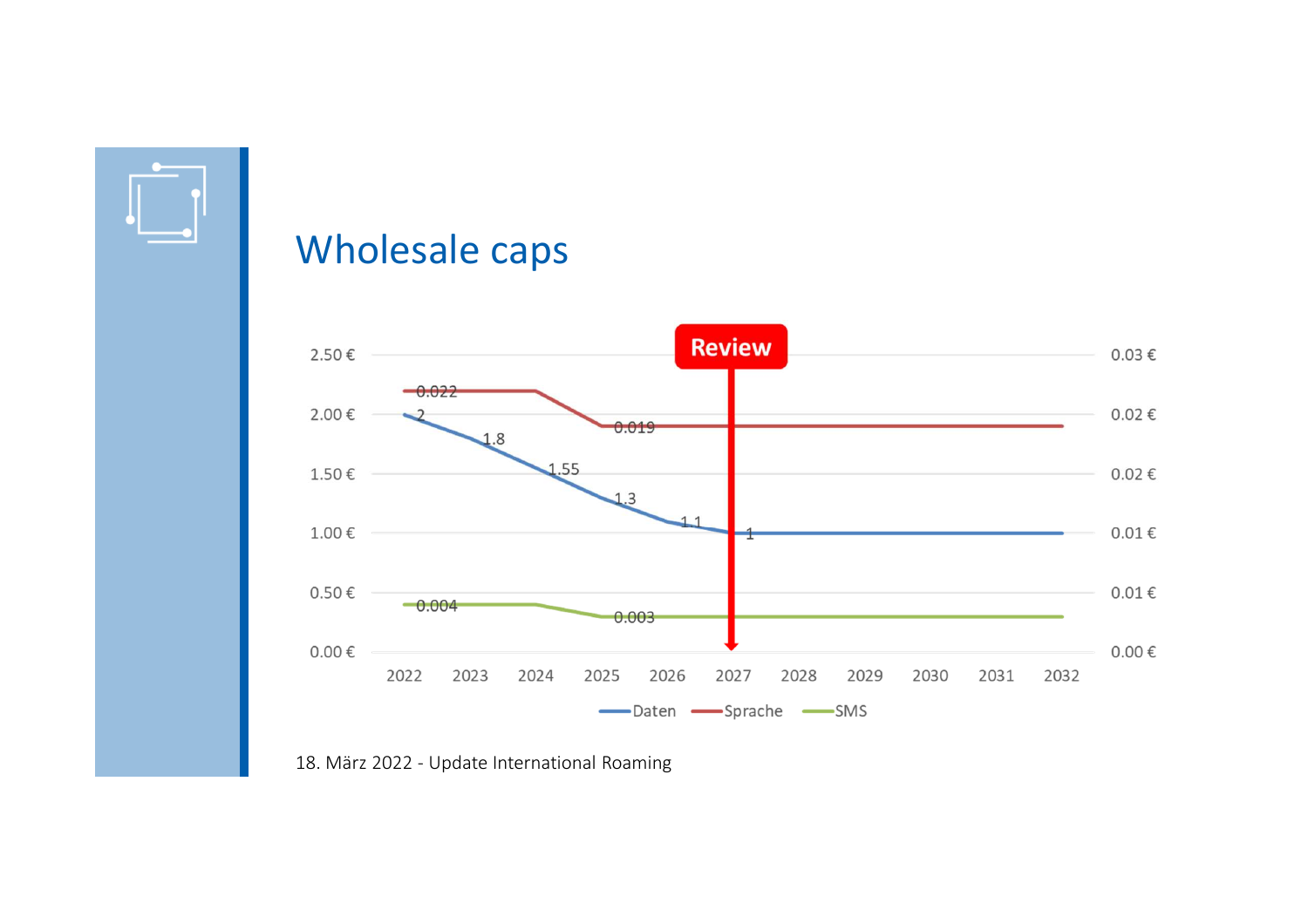

# Themen – Retail Guidelines

- Informationsanforderungen an Endkunden
	- Quality of Service
	- Emergency Services
	- Value Added Services
	- Roaming auf nicht-terrestrischen Netzen
- Cut-off Limit
	- Zusätzliches Limit nach 100 Euro
- Opt-out Möglichkeit für Roaming auf nicht-terrestrischen Netzen